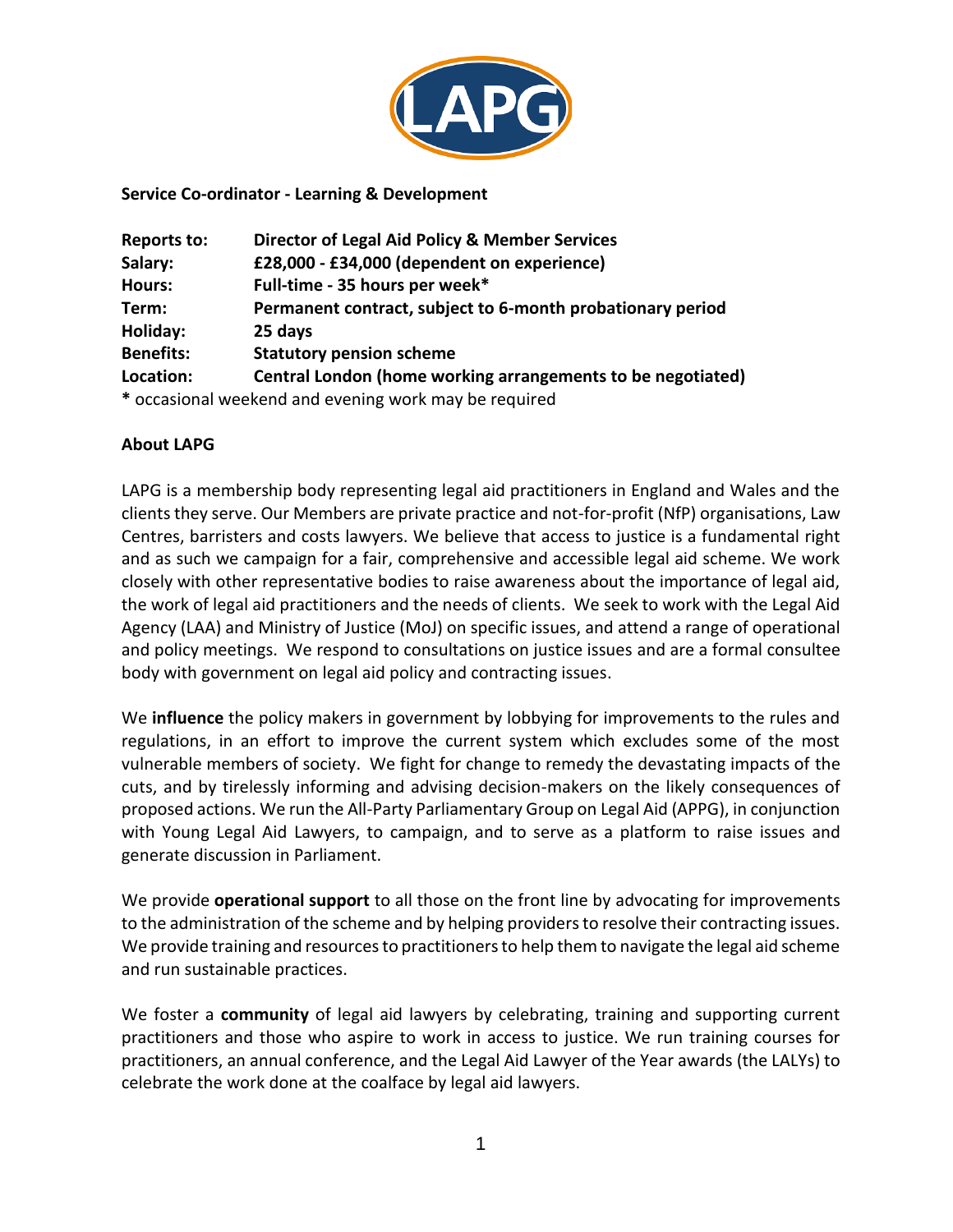

### **Purpose of role**

This Learning & Development (L&D) role will support LAPG's current training and support offer, generate new products, services and income streams and reach new audiences. The L&D role will support the Senior Management Team (SMT) to identify training and support content and delivery methods that best meet the needs of legal aid practitioners and help them to become as effective as they can be in assisting their clients and delivering viable services. The L&D role will embrace the opportunities presented by a shift in practitioner behaviour in relation to accessing and interacting with online learning and support processes. The role will both learn from and inform LAPG's policy, campaigning and operational work and will provide practical support to the rapidly expanding political influencing work carried out under the auspices of the APPG.

## **Context**

LAPG has always had a strong training offer which reflects its unique position as the only body representing the views of and catering for the needs of all those who contribute towards the delivery of the legal aid scheme. In recent years that offer has expanded to focus on the development of professional and personal skills and competencies and on practice management. The creation of this new role is a recognition that LAPG has identified the need to provide additional support to legal aid practitioners to ensure that they can remain effective and viable in a very challenging funding and policy environment.

## **Key task areas and duties**

- 1. Co-ordinate LAPG's legal aid practitioner-focussed training and support services, including management of the LAPG Certificate in Practice Management course and training to support practitioner development and compliance such as Supervision courses.
- 2. Work with the SMT and external stakeholders to expand LAPG's online training offering, including primary responsibility for the development of the Online Legal Aid course modules.
- 3. Work alongside policy and operational team members to understand and respond to existing and emerging training and support needs within the legal aid community and utilise clear and effective methods of communicating to potential training delegates.
- 4. Co-ordinate the consultancy arrangements that flow from training provision.
- 5. Support the Operations Officer and CEO with the development and maintenance of LAPG's online and social media profile and content.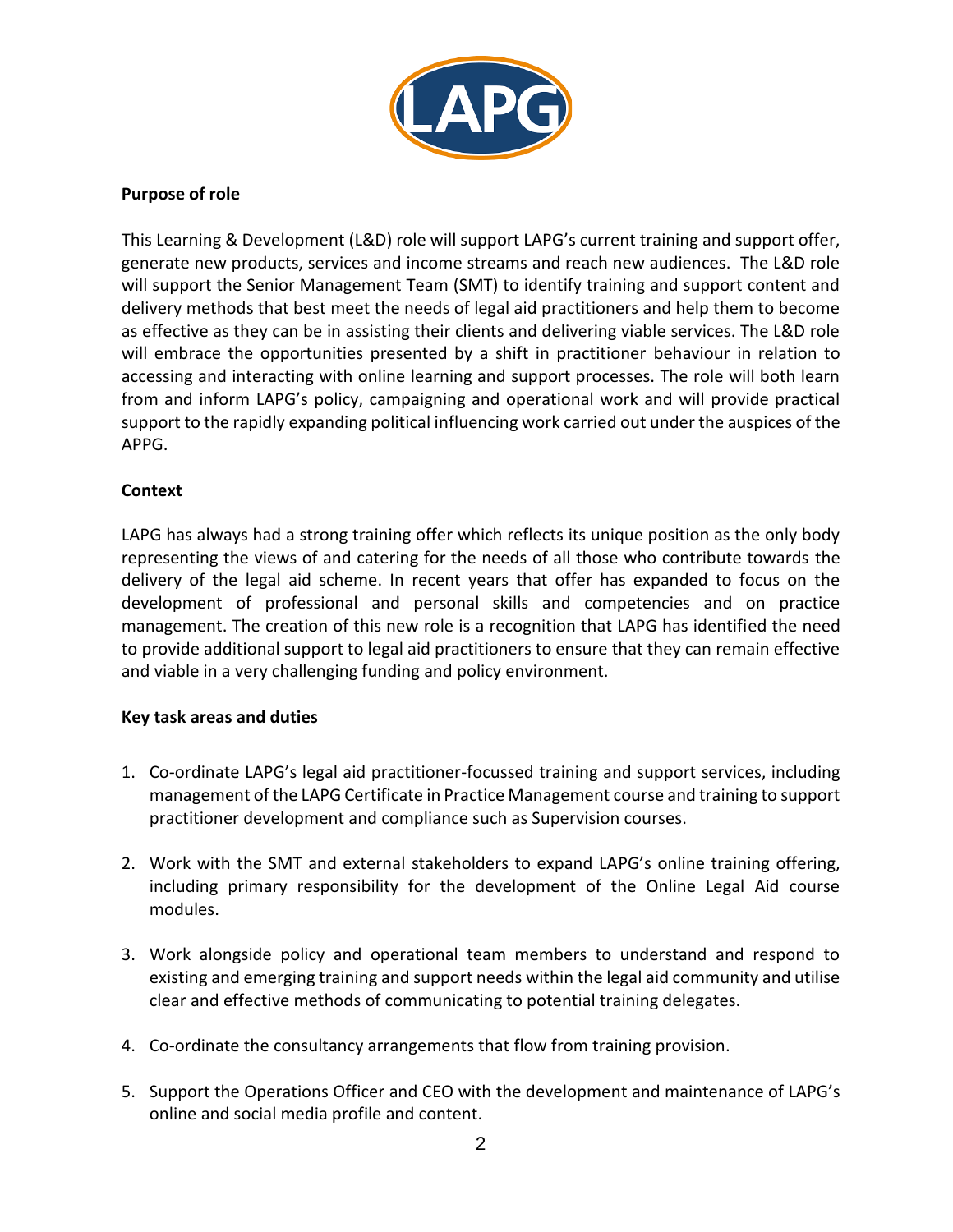

- 6. Assist the CEO with compliance and reporting requirements of any grant funding arrangements that support training and support services and the preparation and presentation of reports to LAPG's Board of Directors.
- 7. Work with the SMT to develop new training products and reach new audiences and ensure that LAPG's Strategic Plan caters for the training and support needs of practitioners.
- 8. Support the Head of Parliamentary Affairs to deliver a range of training and support products to MPs and their support staff.
- 9. Assist the SMT to expand LAPG's practical support offering to members by, for example, improving the resources available on LAPG's website, and expand LAPG's membership by offering tangible and effective member benefits.
- 10. Work collaboratively with LAPG's partner organisations such as The Law Society, Law Centres Network, Legal Action Group and Resolution to ensure that training programmes are co-ordinated, have maximum impact and reduce the potential for competition and duplication.
- 11. Respond to ad hoc requests for in-house or tailored training services by co-ordinating LAPG's offering and liaising with external providers/trainers where necessary.
- 12. Support the SMT to develop LAPG's training and support services to become a selfsustaining income generation mechanism for LAPG.
- 13. Support the delivery of LAPG's key events such as the annual conference and LALY awards.
- 14. Work collaboratively with the Service Co-ordinator (Management & Leadership Hub) to ensure co-ordination across all of LAPG's training and support services and provide cover for that role where necessary.
- 15. Other tasks to support the delivery of LAPG's Strategic Plan as appropriate.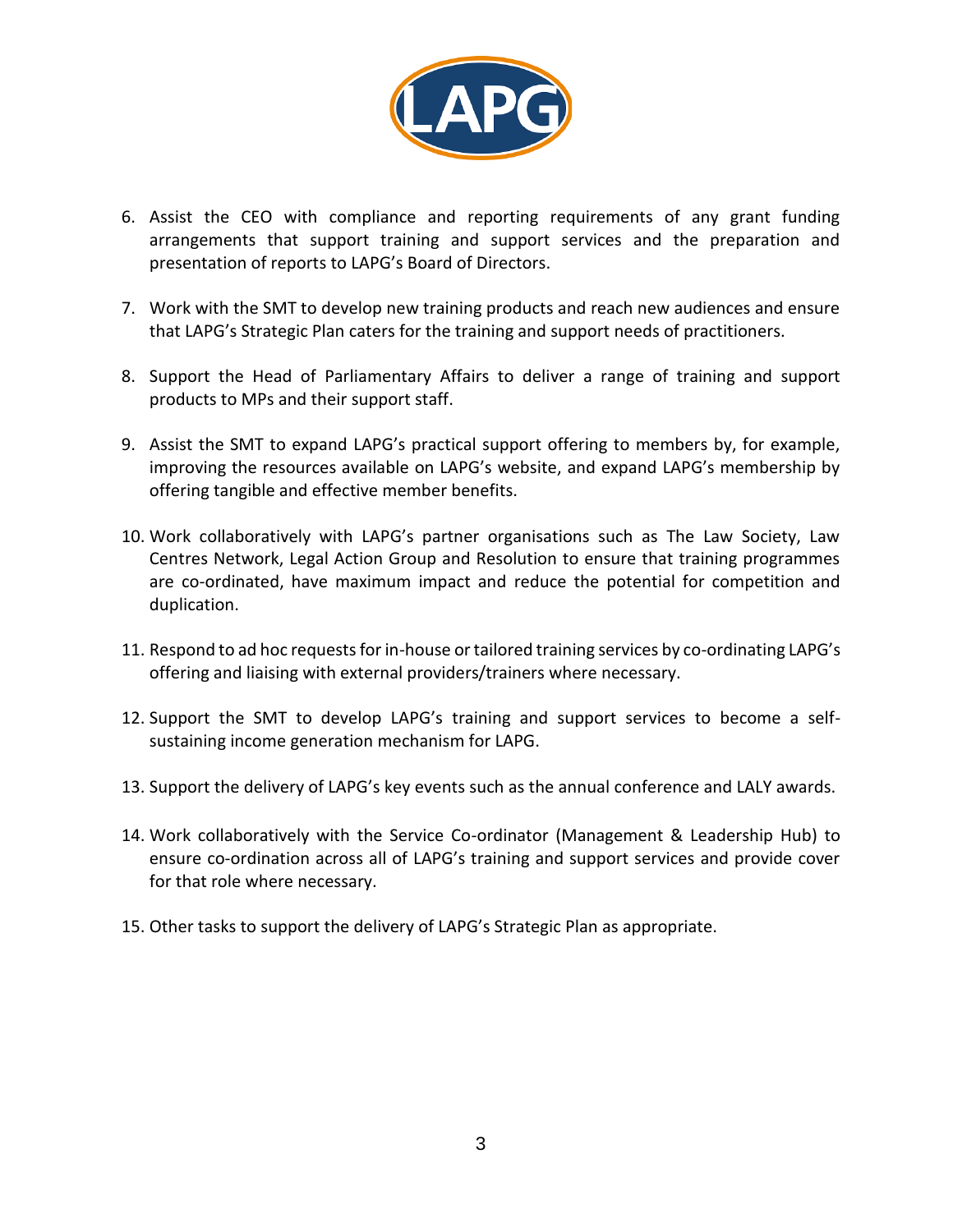

# **Person Specification**

|                                                |                                                                                                                                                              | <b>Essential</b> | <b>Desirable</b> |
|------------------------------------------------|--------------------------------------------------------------------------------------------------------------------------------------------------------------|------------------|------------------|
|                                                | 1. Experience of managing a diverse portfolio of training and<br>services (comparable<br>project<br>support<br>management<br>experience will be considered). | ิง               |                  |
|                                                | 2. Experience of developing new training and support products<br>to meet the existing or emerging needs of professional<br>service providers.                |                  |                  |
|                                                | 3. Excellent administrative and organisational skills and<br>attention to detail.                                                                            |                  |                  |
|                                                | 4. Excellent interpersonal skills and experience of co-ordinating<br>services for members and stakeholders from a professional<br>services industry.         |                  |                  |
|                                                | 5. A positive, solution-focused attitude and a proactive<br>approach to issues and challenges.                                                               | V                |                  |
|                                                | 6. Excellent data management skills and the ability to use and<br>manage data to understand the training and support needs<br>of a target audience.          |                  |                  |
|                                                | 7. Experience of using social media to disseminate information<br>and reach identified target audiences.                                                     |                  |                  |
| 8.                                             | Experience of developing and managing live and static online<br>training content.                                                                            |                  |                  |
|                                                | 9. Understanding of the legal aid sector, legal services, pro<br>bono, access to justice, and approaches to corporate social<br>responsibility.              |                  |                  |
|                                                | 10. A proven track-record of generating income from the<br>delivery of training and/or support services.                                                     |                  | ٧                |
| 11. Experience of maintaining website content. |                                                                                                                                                              |                  | √                |
|                                                | 12. Commitment to LAPG's aims and values, including a<br>commitment to equality, diversity and inclusion.                                                    | V                |                  |